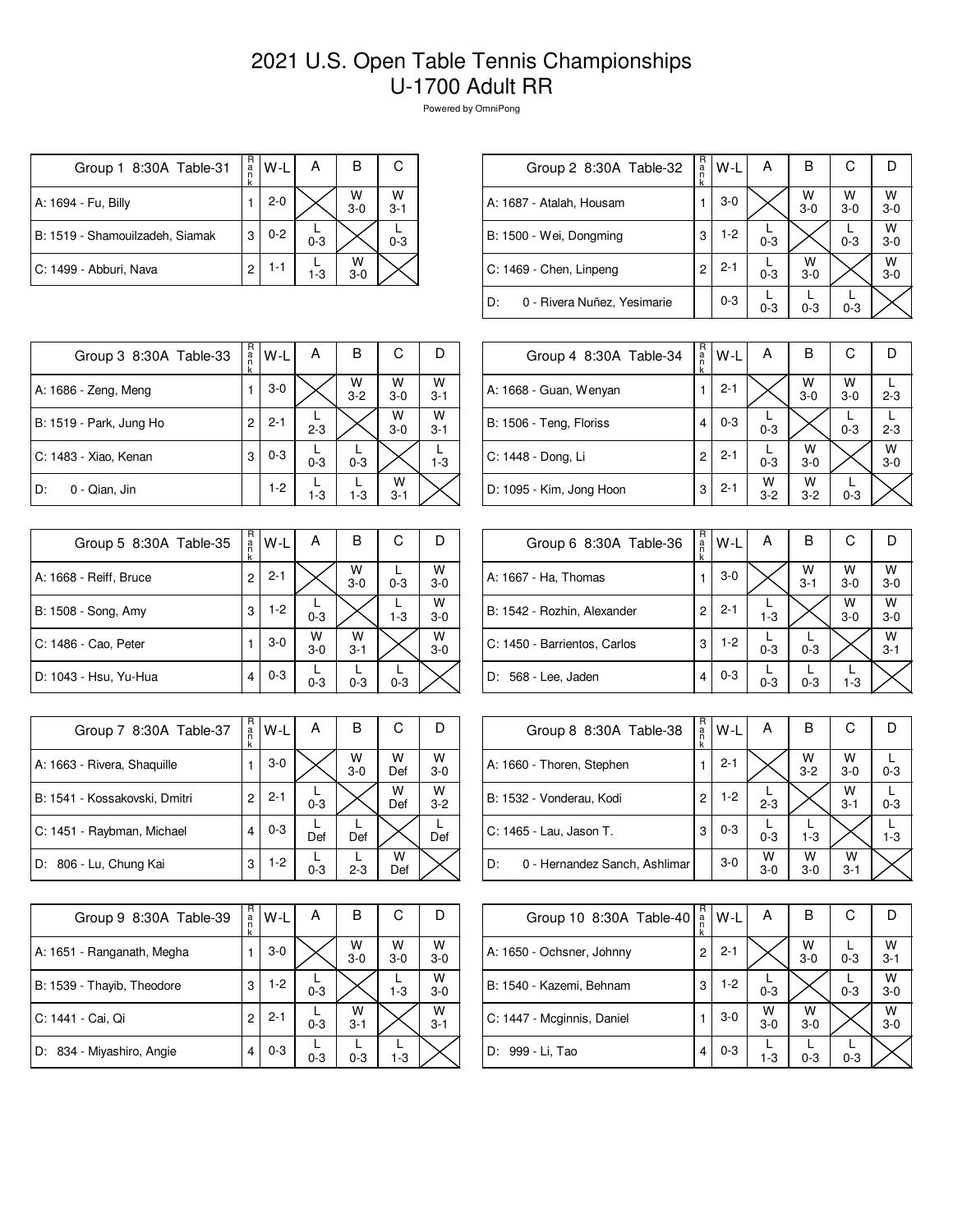## 2021 U.S. Open Table Tennis Championships U-1700 Adult RR

Powered by OmniPong

| Group 11 8:30A Table-41     | R<br>a<br>n<br>k | W-L     | А       | в          | С          |            |
|-----------------------------|------------------|---------|---------|------------|------------|------------|
| A: 1642 - Sturtevant, Mike  |                  | $3-0$   |         | W<br>$3-0$ | w<br>$3-0$ | W<br>$3-0$ |
| B: 1532 - Osikowicz, Craig  | 2                | $2 - 1$ | $0 - 3$ |            | W<br>$3-0$ | w<br>$3-0$ |
| C: 1429 - Lau, William      | 3                | $1-2$   | $0 - 3$ | $0 - 3$    |            | W<br>$3-0$ |
| 0 - Albrieux, Giorgio<br>D: |                  | $0 - 3$ | $0 - 3$ | $0 - 3$    | $0 - 3$    |            |

| Group 12 8:30A Table-42       | R<br>$\frac{a}{n}$<br>k | W-L     | Α            | в       | С            |              |
|-------------------------------|-------------------------|---------|--------------|---------|--------------|--------------|
| A: 1640 - Guan, Haoran        | 2                       | $2 - 1$ |              | $2 - 3$ | W<br>$3-0$   | W<br>$3 - 0$ |
| <b>B: 1532 - Avila, Abner</b> |                         | $3-0$   | W<br>$3 - 2$ |         | W<br>$3 - 2$ | W<br>$3 - 1$ |
| C: 1426 - Chang, Eric         | 3                       | $1-2$   | $0 - 3$      | $2 - 3$ |              | W<br>$3 - 1$ |
| D: 1135 - Glasberg, Steve     | 4                       | $0 - 3$ | $0 - 3$      | $1 - 3$ | $1-3$        |              |
|                               |                         |         |              |         |              |              |

| Group 13 8:30A Table-43   | R<br>a<br>k | W-L     | А       | В            | С            |              |
|---------------------------|-------------|---------|---------|--------------|--------------|--------------|
| A: 1639 - Moyant, Kyle    |             | $3-0$   |         | W<br>$3 - 1$ | W<br>$3-0$   | W<br>$3-0$   |
| B: 1548 - Zandpour, Frank | 2           | $2 - 1$ | $1 - 3$ |              | W<br>$3-0$   | W<br>$3 - 0$ |
| C: 1405 - Tang, Allan     | 4           | $0 - 3$ | $0 - 3$ | $0 - 3$      |              | $1 - 3$      |
| D: 1171 - Roth, Helena    | 3           | $1-2$   | $0 - 3$ | $0 - 3$      | W<br>$3 - 1$ |              |

| Group 15 8:30A Table-45       | R<br>a<br>k | W-L     | А       | в          | С        |          |
|-------------------------------|-------------|---------|---------|------------|----------|----------|
| A: 1625 - Goodman, Adam       |             | $3-0$   |         | W<br>$3-0$ | W<br>Def | W<br>Def |
| B: 1553 - Rojas, Edwin Rivera | 2           | $2 - 1$ | $0 - 3$ |            | W<br>Def | w<br>Def |
| C: 1424 - Azimzadeh, Kamran   | 3           | $0 - 2$ | Def     | Def        |          | Skip     |
| D: 1190 - Novick, Carl        | 4           | $0 - 2$ | Def     | Def        | Skip     |          |

| Group 17 8:30A Table-47 | R<br>a<br>n<br>k | W-L     | А            | в       | С            |              |
|-------------------------|------------------|---------|--------------|---------|--------------|--------------|
| A: 1616 - Nasab, Max    | 3                | $1 - 2$ |              | $0 - 3$ | $1 - 3$      | W<br>$3 - 0$ |
| B: 1576 - Patel, Parth  |                  | $3-0$   | W<br>$3 - 0$ |         | W<br>$3 - 2$ | W<br>$3 - 0$ |
| C: 1396 - Yeon, Alan    | 2                | $2 - 1$ | W<br>$3 - 1$ | $2 - 3$ |              | W<br>$3-0$   |
| D: 1215 - Qin, Hong     | 4                | $0 - 3$ | $0 - 3$      | $0 - 3$ | $0 - 3$      |              |

| Group 19 8:30A Table-49       | R<br>a<br>k | W-L     | А            | В            | С            |              |
|-------------------------------|-------------|---------|--------------|--------------|--------------|--------------|
| A: 1614 - Xu, Lingzhi         | 2           | $2 - 1$ |              | $2 - 3$      | W<br>$3 - 2$ | W<br>$3 - 0$ |
| B: 1586 - Pang, Chong         |             | $2 - 1$ | W<br>$3 - 2$ |              | w<br>$3-0$   | $1 - 3$      |
| C: 1390 - Kaiser, Asher (lee) | 3           | $1-2$   | $2 - 3$      | $0 - 3$      |              | W<br>$3 - 2$ |
| D: 1270 - Kobrin, Justin      | 4           | 1-2     | $0 - 3$      | w<br>$3 - 1$ | $2 - 3$      |              |

| Group 14 8:30A Table-44   | R<br>a<br>n<br>k | W-L     | A            | в            | С            |         |
|---------------------------|------------------|---------|--------------|--------------|--------------|---------|
| A: 1628 - Chow, Martin M. | 4                | $0 - 3$ |              | $2 - 3$      | $0 - 3$      | $0 - 3$ |
| B: 1558 - Cohen, Ed       | 3                | $1-2$   | W<br>$3 - 2$ |              | $1 - 3$      | $0 - 3$ |
| C: 1418 - Ma, Yilu        | 2                | $2 - 1$ | W<br>$3-0$   | w<br>$3 - 1$ |              | $1 - 3$ |
| D: 1212 - Hunter, Scott   |                  | $3-0$   | W<br>$3-0$   | W<br>$3-0$   | W<br>$3 - 1$ |         |

| Group 16 8:30A Table-46      | R<br>a | W-L     | А       | в            | С            |              |
|------------------------------|--------|---------|---------|--------------|--------------|--------------|
| A: 1620 - Jain, Palak        |        | $3-0$   |         | W<br>$3 - 2$ | W<br>$3 - 0$ | W<br>$3-0$   |
| B: 1574 - Guido, Zack        | 2      | $2 - 1$ | $2 - 3$ |              | W<br>$3 - 1$ | W<br>$3 - 1$ |
| C: 1400 - Prinz, Erwin Josef | 3      | $1-2$   | $0 - 3$ | $1 - 3$      |              | W<br>$3 - 2$ |
| D: 1198 - Dong, Bo           | 4      | $0 - 3$ | $0 - 3$ | $1 - 3$      | $2 - 3$      |              |

| Group 18 8:30A Table-48  | R<br>$\frac{a}{n}$ | W-L     | Α       | в               | С            |              |
|--------------------------|--------------------|---------|---------|-----------------|--------------|--------------|
| A: 1615 - Shatz, Sky     |                    | $3-0$   |         | $\frac{W}{3-1}$ | w<br>$3 - 1$ | W<br>$3 - 0$ |
| B: 1583 - Wieder, Ehud   | 2                  | $2 - 1$ | $1 - 3$ |                 | W<br>$3-0$   | W<br>$3 - 2$ |
| C: 1377 - Willard, Keith | 3                  | $1-2$   | $1 - 3$ | $0 - 3$         |              | W<br>$3-0$   |
| D: 1279 - Rose, Larry    | 4                  | $0 - 3$ | $0 - 3$ | $2 - 3$         | $0 - 3$      |              |

| Group 20 8:30A Table-50        | R<br>a | $W-L$   | А          | В          | С       |              |
|--------------------------------|--------|---------|------------|------------|---------|--------------|
| A: 1611 - Nguyen, Brenda K     | 4      | $0 - 3$ |            | $0 - 3$    | $0 - 3$ | $0 - 3$      |
| B: 1591 - Kim, Phillip         | 2      | $2 - 1$ | W<br>$3-0$ |            | $0 - 3$ | W<br>$3 - 1$ |
| C: 1355 - Dao, Phong           |        | $3-0$   | W<br>$3-0$ | w<br>$3-0$ |         | w<br>$3 - 1$ |
| D: 1303 - Musthafa, Abdul Syed | 3      | $1-2$   | W<br>$3-0$ | $1 - 3$    | $1 - 3$ |              |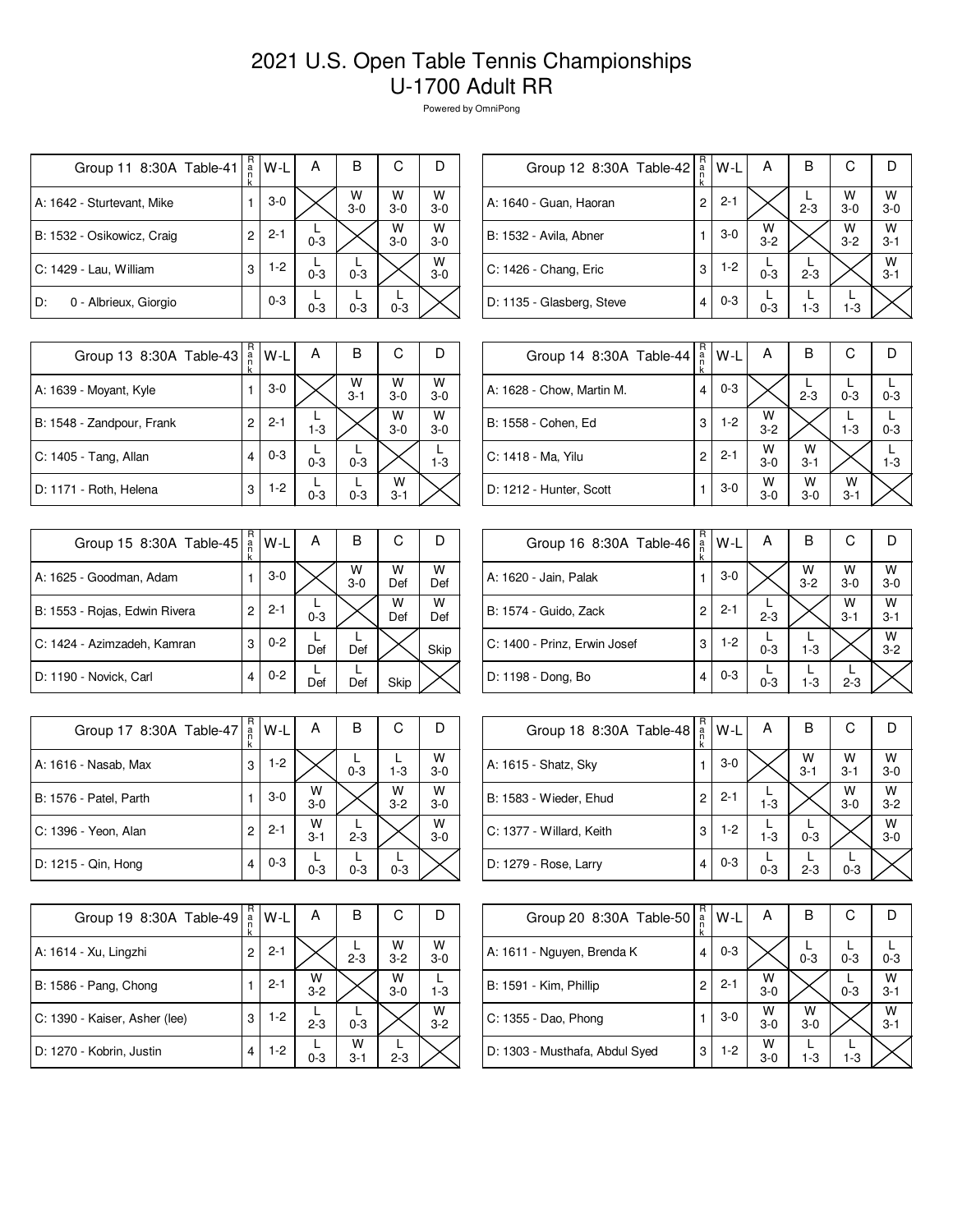## 2021 U.S. Open Table Tennis Championships U-1700 Adult RR

Powered by OmniPong

| Group 21 8:30A Table-51    | R<br>.<br>n<br>k | $W-L$   | А       | B            | С          | Ð                  |
|----------------------------|------------------|---------|---------|--------------|------------|--------------------|
| A: 1608 - Maung, Daniel    |                  | $3-0$   |         | W<br>$3 - 1$ | W<br>$3-0$ | $W$ <sub>3-0</sub> |
| B: 1601 - Estrella, Alfred | 4                | $0 - 3$ | $1 - 3$ |              | $2 - 3$    | $1 - 3$            |
| C: 1346 - Chang, Jonathan  | 2                | $2 - 1$ | $0 - 3$ | W<br>$3 - 2$ |            | W<br>$3 - 1$       |
| D: 1226 - Jia, Qiuyi       | 3                | $1-2$   | $0 - 3$ | w<br>$3 - 1$ | $1 - 3$    |                    |

| Group 22 8:30A Table-52       | R<br>$\frac{a}{n}$<br>k | W-L     | Α          | в          | С            |                    |
|-------------------------------|-------------------------|---------|------------|------------|--------------|--------------------|
| A: 1603 - Kolteryahn, Sargent | 2                       | $2 - 1$ |            | W<br>$3-0$ | $0 - 3$      | $W$ <sub>3-2</sub> |
| B: 1596 - Saria, Roberto      | 3                       | $2 - 1$ | $0 - 3$    |            | W<br>$3 - 2$ | W<br>$3-0$         |
| C: 1360 - Yang, Dianxia       |                         | $2 - 1$ | W<br>$3-0$ | $2 - 3$    |              | W<br>$3-0$         |
| D: 1329 - Zheng, Hongxing     | 4                       | $0 - 3$ | $2 - 3$    | $0 - 3$    | $0 - 3$      |                    |